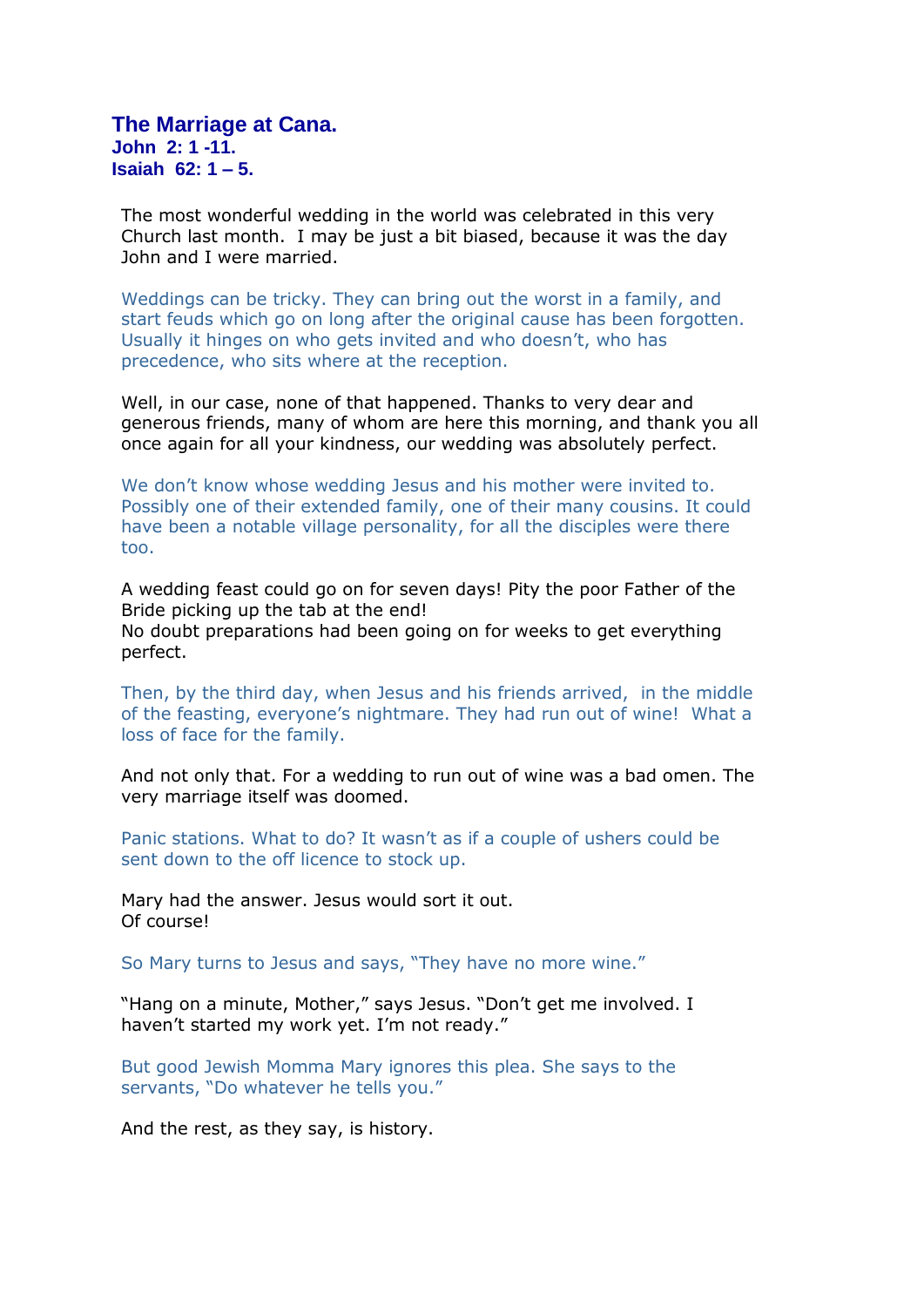The six huge stone ceremonial washing water jars were filled, and when the water was drawn out, it was no longer water, but the very best vintage wine the guests had ever tasted. So, instead of being a laughing stock in the village, the family were heroes, greatly admired for their generosity.

What did Mary know? Why did she put her son on the spot like that? Did she expect a miracle?

Did she know that Jesus could do it? He hadn't performed any miracles, signs or wonders before.

Mary was probably a widow by now, and relied heavily on her lovely son, not just financially but for moral support and friendship to. In her eyes, there was nothing her son couldn't do. That's how it often is between mothers and sons.

But there was more to it than that.

Mary knew from his very conception, that Jesus was special. She knew he was the son of God. Mary knew that the time had come. It couldn't be put off any longer.

Jesus was thirty years old. He had already gathered his disciples round him. He knew, as Mary knew, that his ministry was about to begin. The clock was ticking.

The clock that, in three short years would lead to Calvary and death upon a cross.

A pivotal moment. There was no turning back.

This wedding at Cana is a turning point for Mary, too. Her son was moving away from her, physically and emotionally.

He was starting out on the life which would bring her untold grief.

When she and Joseph had taken Jesus to the Temple to be blessed when he was a baby, old Simeon had taken him in his arms and told his mother, "A sword shall pierce your own soul, too". Mary, at this moment, is giving up her son, sending him out with her blessing for the work he was called to do.

So Mary said to the servants at the wedding "Do as he tells you".

Jesus was about to turn a disaster in a triumph. Those stone water jars, holding 20 or 30 gallons each, were used for the ceremonial washing of all the guests before they sat down to the feast.

I'm sure the mathematical among you have worked out how many bottles that may be, how many units of alcohol. At least they didn't have to drive home!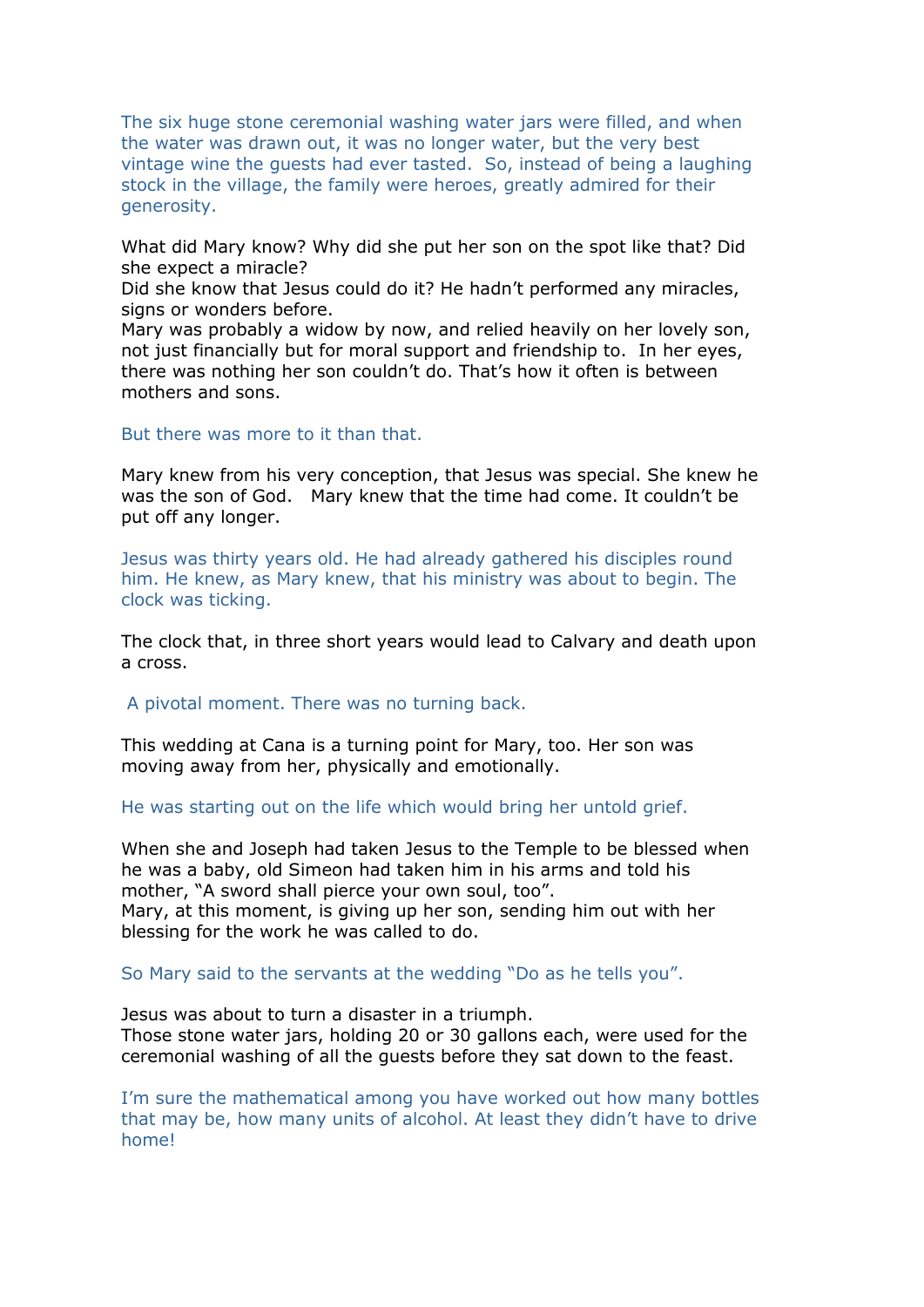We all have a ceremonial washing at our baptism, cleansing us from our sins, and preparing us for a new and better life.

So there we are, with Mary and Jesus at a wedding. Jesus performs his first miracle, in an obscure country village, up country.

And the first people to know about his first miracle were the servants, the lowliest servants, the ones who filled and emptied the washing water jars. The steward, the master of ceremonies didn't know, all he knew was that the wine was extra good. The bridegroom certainly didn't know. God always chooses the obscure and lowly to do his work.

And what about us?

We like to celebrate.

Without wine there would be no celebration, no happy ever after.

We would like to celebrate that the world is becoming a kinder, fairer, peaceful place, but we know it isn't happening, not yet. And maybe things are going wrong in our lives or our family's lives. Or maybe we are just not so well as we could be. We want to celebrate, but we have no wine.

So like Mary, we turn to Jesus for help. And he tells us, "It is not time yet."

But Mary's message was, "Do whatever he tells you". And that's what we have to do.

We have to listen in the quiet for that voice speaking to us, and we must be patient.

The muddy, contaminated washing water turned into something pure and wonderful. The water of baptism that becomes muddy with our sin will turn into the wine of eternal life.

The hint is there; the wine becomes the blood, shed by Christ on the cross.

And the new life ahead for us all is the best wine we have ever tasted.

Jesus saved the wedding by providing that essential wine, so generously and abundantly; how many gallons did those stone jars hold? And it was of the very best quality, not to be seen before or since.

Jesus thereby saved the fate of that young couple, so that they would live a fulfilled life together.

And Jesus saves us, by the freely given gift of his blood, so that our futures may be assured together with him for eternity.